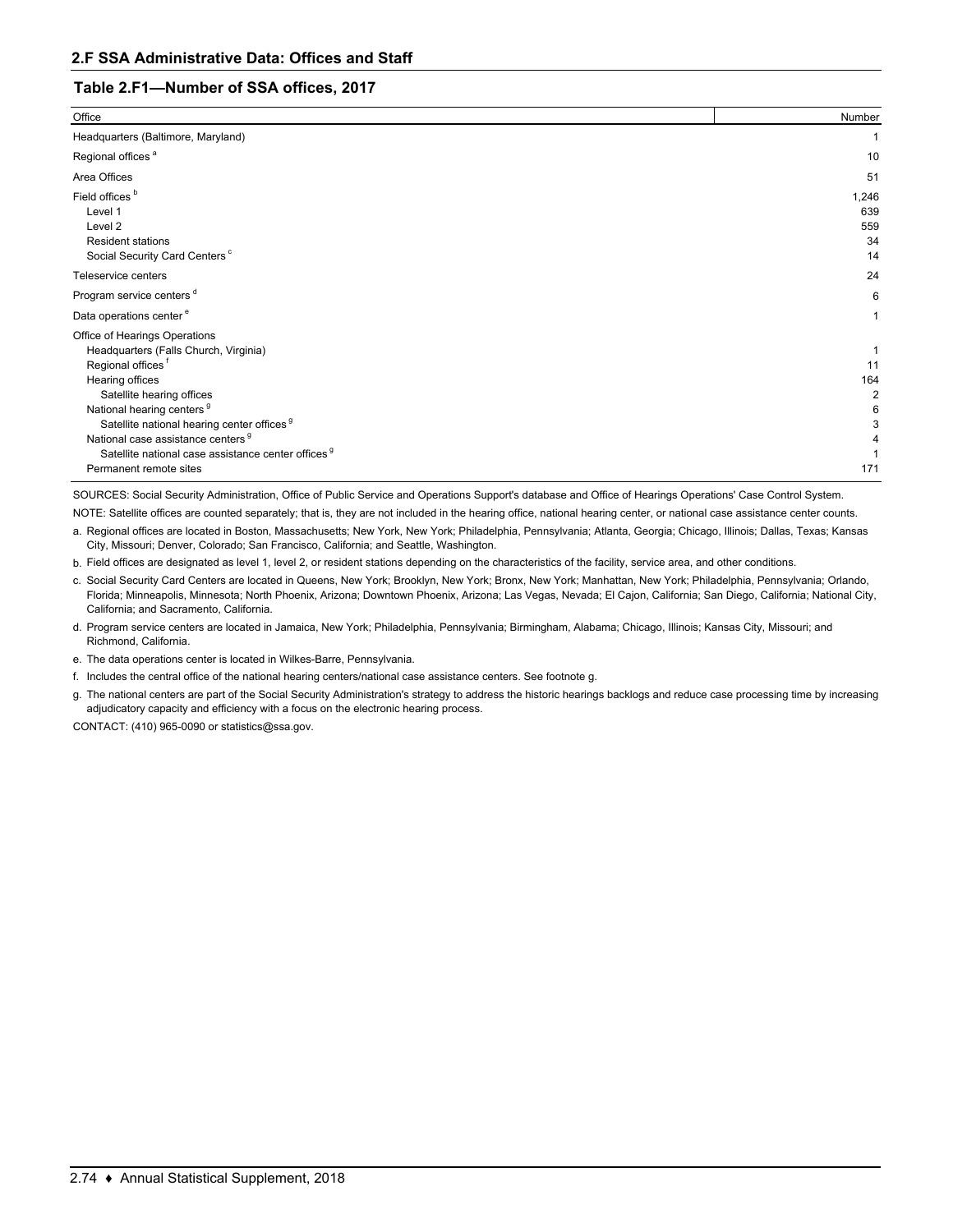## **Table 2.F2—Number of SSA employees and percentage with selected characteristics by grade, September 30, 2017**

| Characteristic                       | All grade levels    | GS 1-4 | $GS-8$ | GS 9-12 | GS 13-15 | <b>SES</b> |
|--------------------------------------|---------------------|--------|--------|---------|----------|------------|
|                                      | <b>Number</b>       |        |        |         |          |            |
| Total <sup>a</sup>                   | $b$ 61,953          | 151    | 14,917 | 34,353  | 10,502   | 151        |
|                                      | Percentage of total |        |        |         |          |            |
| Women                                | 64.7                | 49.7   | 67.2   | 68.0    | 56.0     | 45.7       |
| <b>Minorities</b>                    | 54.0                | 60.9   | 63.1   | 55.8    | 41.7     | 34.4       |
| <b>Black</b>                         | 29.9                | 40.4   | 39.3   | 28.6    | 23.6     | 21.2       |
| Hispanic                             | 15.5                | 14.6   | 16.5   | 17.8    | 8.9      | 5.3        |
| Asian/Pacific Islander               | 6.9                 | 5.3    | 5.3    | 7.5     | 7.8      | 6.6        |
| American Indian/Alaska Native        | 1.3                 | 0.0    | 1.3    | 1.4     | 1.1      | 1.3        |
| Employees with targeted disabilities | 3.6                 | 20.5   | 6.2    | 2.9     | 2.1      | 1.3        |

SOURCE: Social Security Administration's Human Resources Management Information System.

NOTES: Totals do not necessarily equal the sum of rounded components.

GS = General Schedule; SES = Senior Executive Service.

a. Includes all full-time and part-time permanent employees.

b. Includes 1,879 permanent agency employees in the 7 pay plans that are not part of the GS or SES classifications.

CONTACT: Milton C. McGaskey (410) 965-0739 or statistics@ssa.gov.